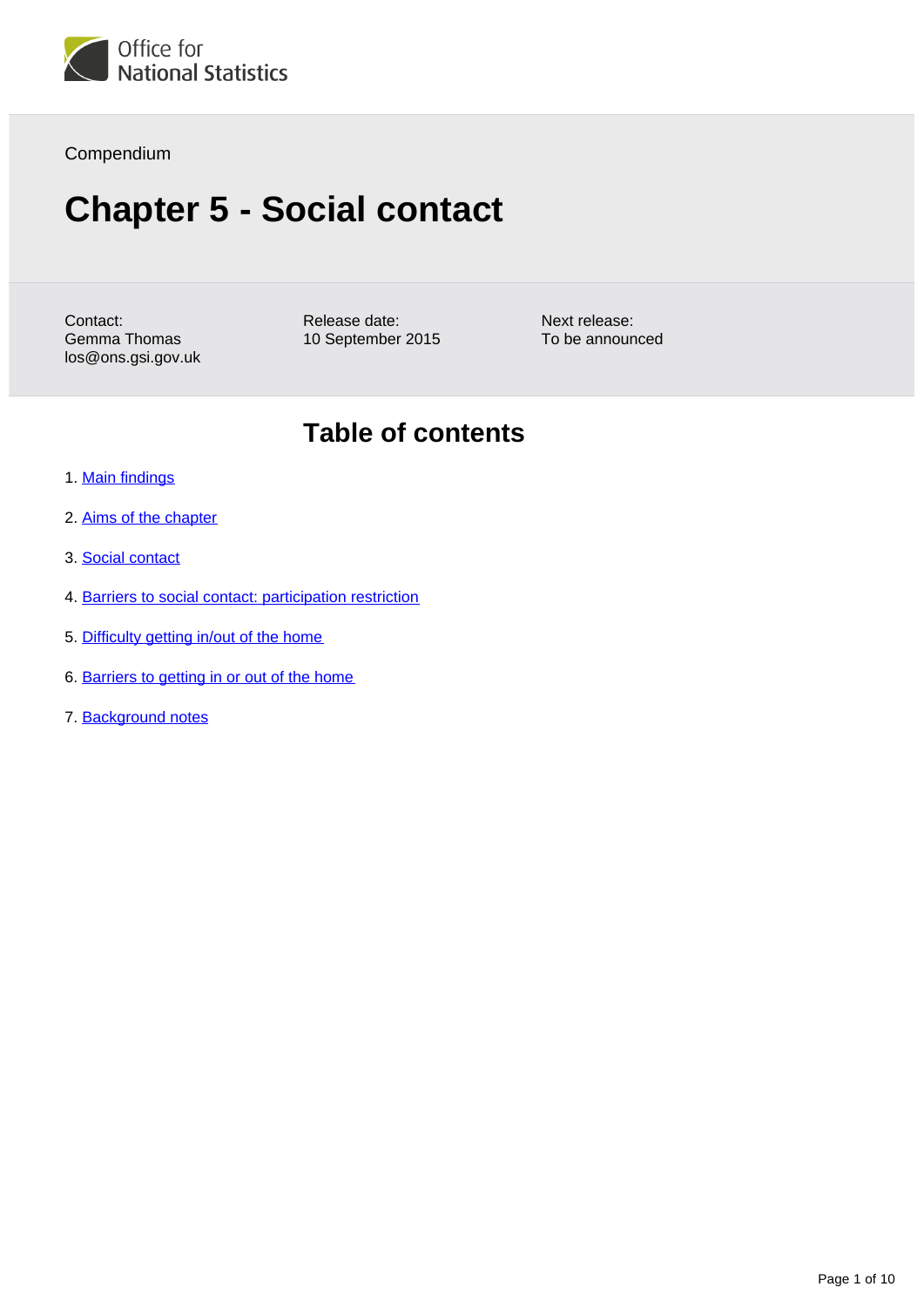# <span id="page-1-0"></span>**1 . Main findings**

- Having an impairment appears to be associated with lower levels of social contact
- Around a fifth of adults, regardless of impairment status, felt they had less contact in the last week with those they felt close to than they would like
- Adults aged 16 to 64 were more likely than those aged 65 and over to say they had seen people they felt close to less than they would like in the last week. This was true regardless of impairment status
- There appears to be an association between having an impairment and adults reporting seeing people they felt close to less than they would like in the last week. This association appears to be stronger for adults aged 65 and over than for adults aged 16 to 64
- Lack of time is a common barrier to social contact for all adults, but for adults with impairment at both waves "other people too busy" was a more common barrier than not having enough time themselves
- Around 1 in 10 adults with impairments at both waves reported difficulty getting in or out of the home

## <span id="page-1-1"></span>**2 . Aims of the chapter**

Social contact and social relationships are recognised as important for individual well-being  $1$ . We saw in Chapter 4 that an adult has a participation restriction in a life area if he or she experiences at least 1 barrier in that area. This chapter explores how adults experience participation restriction to social contact and how this varies by impairment status and age. It then describes the barriers experienced by those who had a participation restriction to social contact. The analysis focuses on responses made at Wave Three, which took place between October 2012 and September 2014.

Comparisons are made between the 4 analysis groups described in [Chapter 2:](http://www.ons.gov.uk/ons/rel/los/life-opportunities-survey/wave-three--final-report--october-2012-to-september-2014/rpt-chapter-2.html?format=contrast)

- 1. adults with impairment at both waves
- 2. offset adults
- 3. onset-acquired adults
- 4. adults without impairment at both waves

These groups reflect the diversity of impairment status, in that impairment status may be stable, or may change over time. A person may have impairments at both waves (group 1) or no impairment at both waves (group 4), or they may no longer have impairments (group 2) or they acquire impairments at Wave Three (group 3).

It should be noted that the questions on LOS focused on the number of people adults felt close to, how many of these people they had seen in the last week and whether they would have liked to have seen more of them. Those adults who reported seeing people they felt close to less than they would have liked were then asked about the barriers they faced. Adults were not asked about the quality of their relationships or whether they felt lonely. The questions asked on the LOS about levels of social contact can be found in [Annex 4 \(17.8 Kb Pdf\).](http://www.ons.gov.uk/ons/guide-method/method-quality/specific/social-and-welfare-methodology/life-opportunities-survey/annex-3-question-on-social-contact.pdf?format=contrast)

#### **Notes for 5.2 Aims of the chapter**

1. [Measuring National Wellbeing: Life in the UK, 2015](http://www.ons.gov.uk/ons/rel/wellbeing/measuring-national-well-being/life-in-the-uk--2015/art-mnwb-life-in-the-uk-2015.html?format=contrast)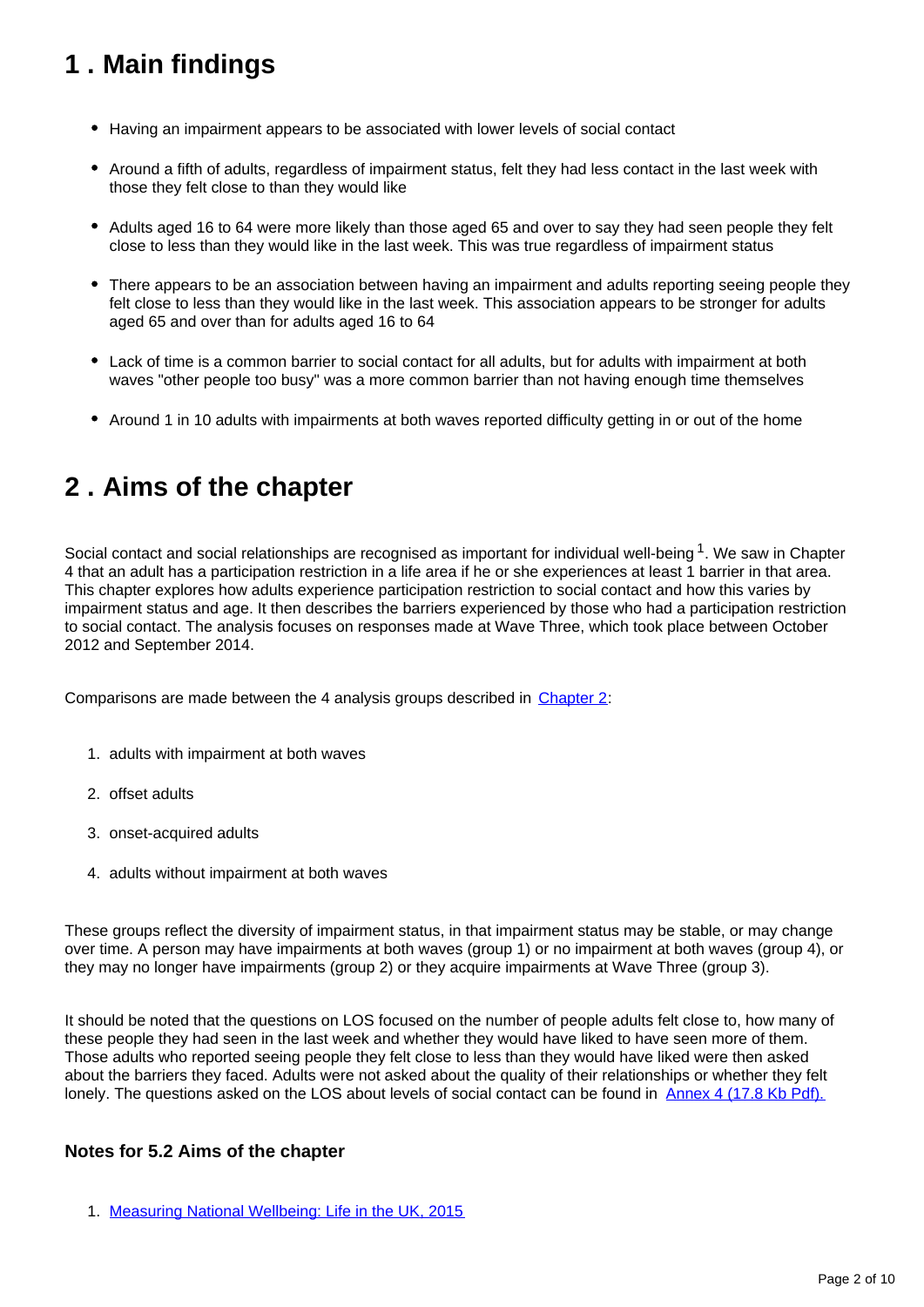# <span id="page-2-0"></span>**3 . Social contact**

This section looks at levels of social contact by impairment status and age, and whether adults felt this level of social contact was enough. Adults were asked a series of questions about people they felt close to. This was defined as someone who they could count on if they had a problem and could include relatives and friends.

The majority of adults felt close to at least 3 people, with around half of adults reporting they felt close to 6 or more people. This was regardless of age and impairment status. In general, adults said they had as much social contact as they would like, although there was slight variation by age. A lower percentage of adults aged 16 to 64 reported having as much social contact as they would like than those aged 65 and over, regardless of impairment group.

Only a small percentage of adults reported having nobody they felt close to, or having no social contact with people they are close to in the past week. This was regardless of impairment group and age. A number of adults felt close to only 1 or 2 people and several had only seen or spoken to one or two people they felt close to in the last week. Around a fifth of all adults said they had less social contact than they would have liked, regardless of impairment type.

There appears to be an association between impairment and the level of social contact, but other factors will also have an effect. Adults with impairment at both waves were more likely to report feeling close to only 1 or 2 adults and more likely to have seen only one or two adults in the last week than adults without impairment at both waves.

There also appears to be an association between impairment and desired level of social contact – adults with impairment at both waves were more likely than those without impairment at both waves to report seeing people they felt close to in the last week less than they would have liked. This association appears to be stronger for adults aged 65 and over. This was despite adults aged 65 and over being less likely than those aged 16 to 64 to report less social contact than they would have liked, for all groups. Other factors may therefore be having an effect. For example, adults may have had contact with a number of people they felt close to but still answer that this was less than they would have liked. As can be seen in Table 5.2, within each group the number of people adults had seen in the last week did not vary much by age. It may be that those aged 16 to 64 expect more contact with people they feel close to compared with those aged 65 and over.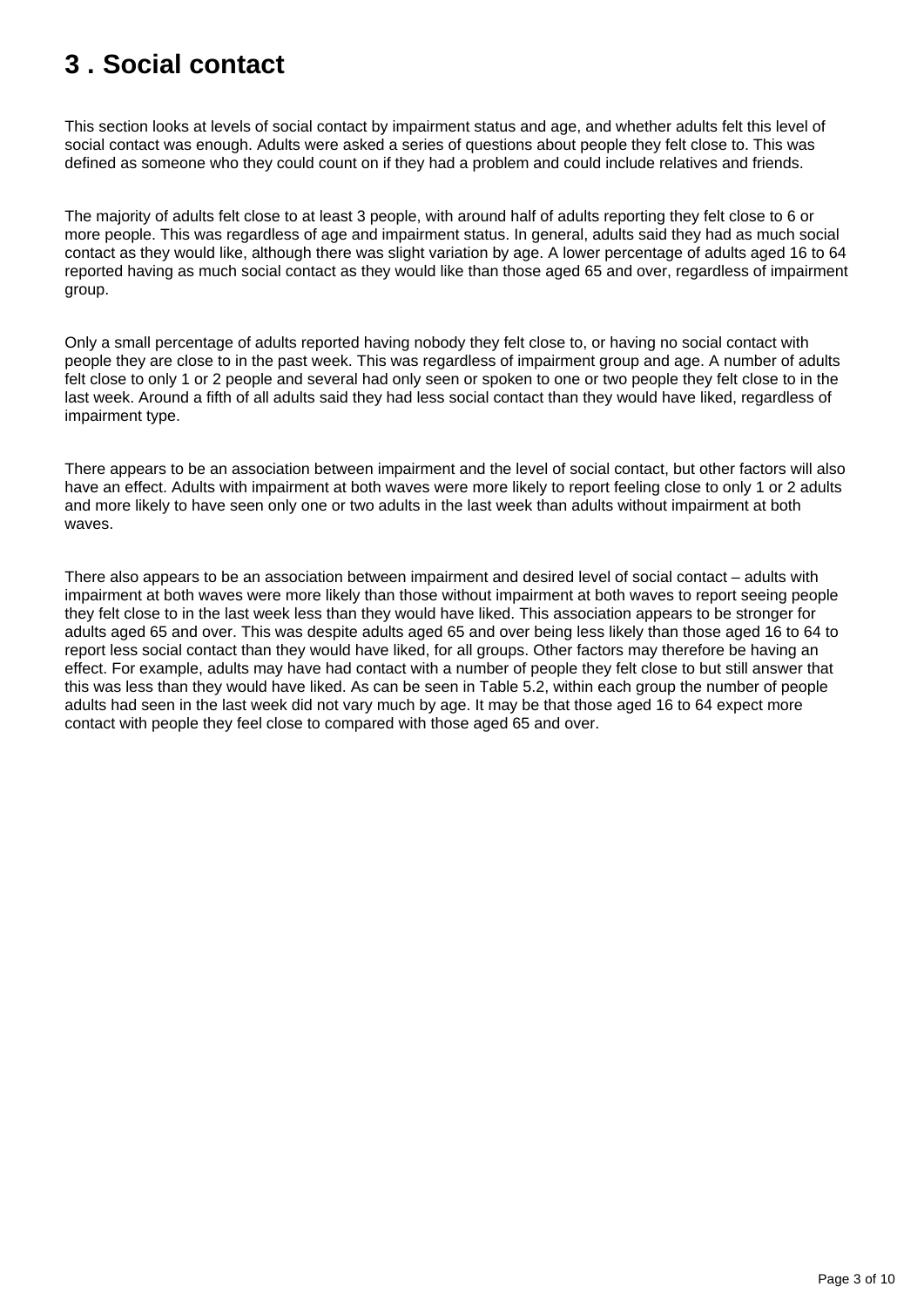|                                            |              |          |       |              | <b>Great Britain</b>    |
|--------------------------------------------|--------------|----------|-------|--------------|-------------------------|
| Percentage at Wave<br>3                    |              |          |       |              |                         |
|                                            | None         | 1 or $2$ | $3-5$ | 6 or<br>more | Sample size<br>(number) |
| Adults aged 16-64                          |              |          |       |              |                         |
| Adults with impairment at both waves       | 1            | 15       | 38    | 45           | 1,480                   |
| <b>Offset</b>                              | $\Omega$     | 9        | 36    | 55           | 900                     |
| Onset-acquired                             | 1            | 10       | 41    | 48           | 700                     |
| Adults with no impairment at both<br>waves | 1            | 6        | 36    | 56           | 2,740                   |
| Adults aged 65 and over                    |              |          |       |              |                         |
| Adults with impairment at both waves       | 1            | 13       | 34    | 52           | 1,300                   |
| <b>Offset</b>                              | 1            | 11       | 34    | 54           | 390                     |
| Onset-acquired                             | 1            | 12       | 32    | 54           | 580                     |
| Adults with no impairment at both<br>waves | 1            | 8        | 32    | 60           | 1,190                   |
| All adults aged 16 and over                |              |          |       |              |                         |
| Adults with impairment at both waves       | $\mathbf{1}$ | 14       | 37    | 48           | 2,780                   |
| <b>Offset</b>                              | 1            | 10       | 35    | 54           | 1,290                   |
| Onset-acquired                             | 1            | 11       | 38    | 50           | 1,280                   |
| Adults with no impairment at both<br>waves | 1            | 7        | 36    | 57           | 3,930                   |

**Table 5.1: How many people adult felt close to at Wave Three, by impairment status and age**

Source: Office for National Statistics

Notes:

1. All percentages have been rounded to the nearest whole number

2. Sample sizes have been rounded independently to the nearest 10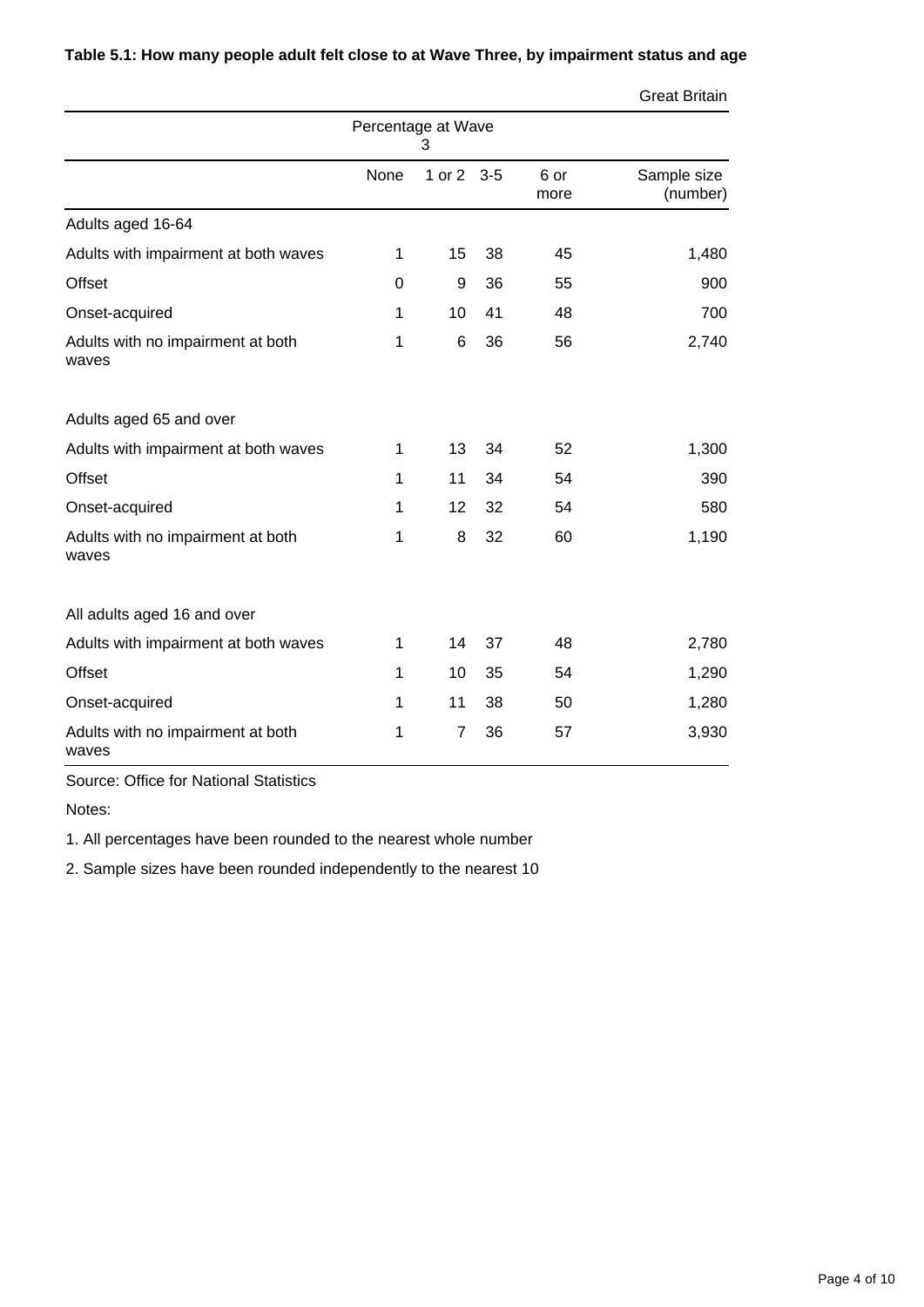|                                            |                         |                |       |              | <b>Great Britain</b>    |
|--------------------------------------------|-------------------------|----------------|-------|--------------|-------------------------|
|                                            | Percentage at Wave<br>3 |                |       |              |                         |
|                                            | None 1 or 3-            | $\overline{2}$ | 5     | 6 or<br>more | Sample size<br>(number) |
| Adults aged 16-64                          |                         |                |       |              |                         |
| Adults with impairment at both waves       | $\mathbf{1}$            | 28 42          |       | 29           | 1,470                   |
| Offset                                     | 1                       | 20 44          |       | 34           | 900                     |
| Onset-acquired                             | 1                       | 22 47          |       | 30           | 690                     |
| Adults with no impairment at both<br>waves | 1                       |                | 16 47 | 35           | 2,720                   |
| Adults aged 65 and over                    |                         |                |       |              |                         |
| Adults with impairment at both waves       | 1                       | 24 44          |       | 31           | 1,290                   |
| <b>Offset</b>                              | 2                       | 21 45          |       | 32           | 390                     |
| Onset-acquired                             | 1                       | 27 40          |       | 32           | 570                     |
| Adults with no impairment at both<br>waves | 1                       |                | 18 43 | 38           | 1,190                   |
| All adults aged 16 and over                |                         |                |       |              |                         |
| Adults with impairment at both waves       | 1                       | 26 43          |       | 29           | 2,750                   |
| Offset                                     | 1                       | 21 44          |       | 34           | 1,290                   |
| Onset-acquired                             | 1                       | 23 45          |       | 31           | 1,260                   |
| Adults with no impairment at both<br>waves | 1                       | 17 47          |       | 36           | 3,910                   |

#### **Table 5.2: How many people adults had seen in the last week that they felt close to at Wave Three, by impairment status and age**

Source: Office for National Statistics

Notes:

1. All percentages have been rounded to the nearest whole number

2. Sample sizes have been rounded independently to the nearest 10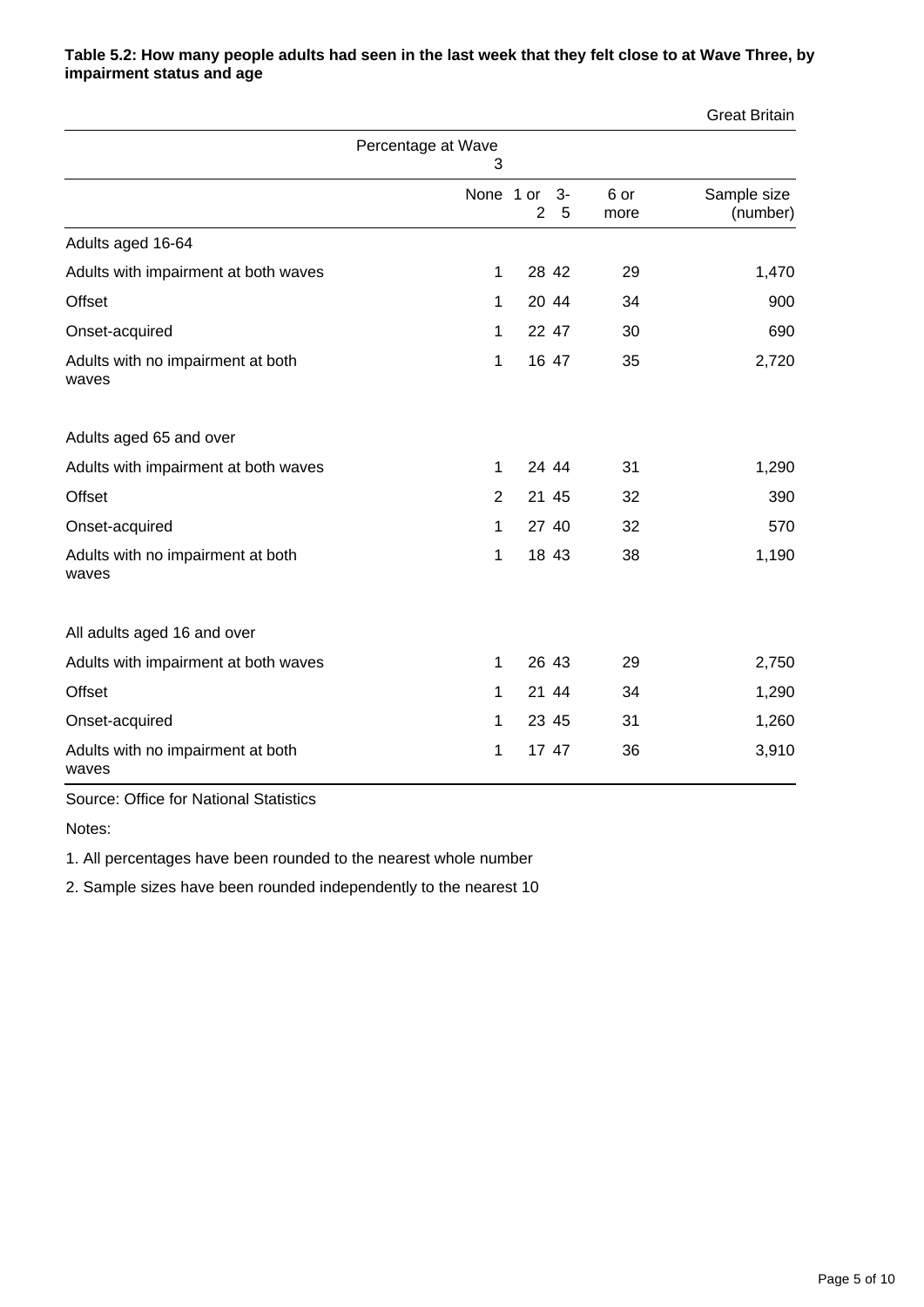#### **Table 5.3: Percentage of adults who see people they feel close to as much as they would like, less than they would like or more than they would like at Wave Three, by impairment status and age**

Great Britain

|                                            | Level of contact at Wave 3 (percentage) |                             |                              |                         |  |
|--------------------------------------------|-----------------------------------------|-----------------------------|------------------------------|-------------------------|--|
|                                            | As much as you<br>would like            | Less than you<br>would like | More than you<br>would like* | Sample size<br>(number) |  |
| Adults aged 16-64                          |                                         |                             |                              |                         |  |
| Adults with impairment at both<br>waves    | 74                                      | 26                          | 1                            | 1,440                   |  |
| Offset                                     | 77                                      | 23                          | 1                            | 890                     |  |
| Onset-acquired                             | 74                                      | 25                          | 1                            | 680                     |  |
| Adults with no impairment at<br>both waves | 79                                      | 21                          | 1                            | 2,690                   |  |
| Adults aged 65 and over                    |                                         |                             |                              |                         |  |
| Adults with impairment at both<br>waves    | 85                                      | 14                          | 1                            | 1,270                   |  |
| Offset                                     | 92                                      | $\overline{7}$              | 1                            | 380                     |  |
| Onset-acquired                             | 86                                      | 13                          | $\Omega$                     | 570                     |  |
| Adults with no impairment at<br>both waves | 92                                      | 8                           | 0                            | 1,170                   |  |
| All adults aged 16 and over                |                                         |                             |                              |                         |  |
| Adults with impairment at both<br>waves    | 78                                      | 21                          | 1                            | 2,710                   |  |
| <b>Offset</b>                              | 80                                      | 19                          | 1                            | 1,270                   |  |
| Onset-acquired                             | 78                                      | 22                          | 1                            | 1,250                   |  |
| Adults with no impairment at<br>both waves | 81                                      | 19                          | 1                            | 3,860                   |  |

Source: Office for National Statistics

Notes:

1. All percentages have been rounded to the nearest whole number

2. Sample sizes have been rounded independently to the nearest 10

3. 0 - Less than 0.5 per cent, including none

4. \*Spontaneous only

### <span id="page-5-0"></span>**4 . Barriers to social contact: participation restriction**

For adults with impairment, social contact may be more difficult compared to those without impairment. We saw in Section 5.3 that around a fifth of adults had less contact than they would like, although this varied by analysis group and age. This section considers the barriers those adults faced to social contact. Figures 5.1 to 5.4 show the 6 most commonly reported barriers to social contact for each of the 4 analysis groups.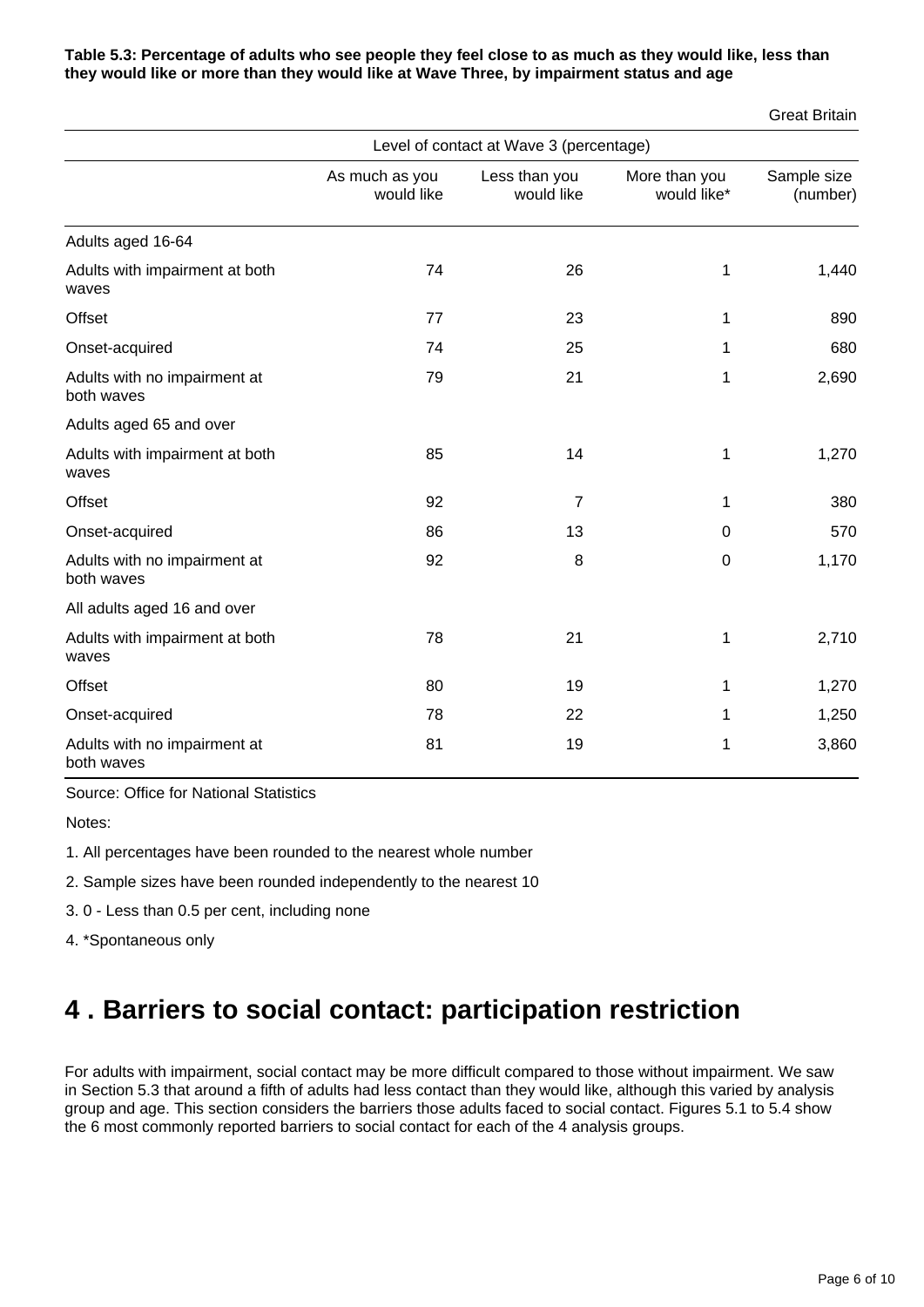Time is an important barrier to social contact. Not having enough time and other people being too busy were the top barriers to social contact regardless of impairment status. Adults with impairment at both waves were more likely to report other people being too busy as a barrier than them not having enough time, perhaps indicating that they are more likely to be reliant on others. This is consistent with the findings in [Chapter 4,](http://www.ons.gov.uk/ons/rel/los/life-opportunities-survey/wave-three--final-report--october-2012-to-september-2014/rpt-chapter-4.html?format=contrast) where adults with impairment at both waves were more likely to report having little choice over how they spend their free time.

As may be expected, there appears to be an association between having an impairment and reporting an impairment-related barrier. Over a fifth of adults with impairment at both waves reported having a health condition, illness or impairment as a barrier to social contact. A health condition, illness or impairment was also in the top 6 barriers to social contact reported by onset adults, those with impairment at Wave Three but not at Wave One.

Caring responsibilities was a top 6 barrier for adults without impairment at both waves and offset adults, (those with impairment at Wave One but not at Wave Three). More information on caring and work are discussed in [Chapter 3](http://www.ons.gov.uk/ons/rel/los/life-opportunities-survey/wave-three--final-report--october-2012-to-september-2014/rpt-chapter-3.html?format=contrast).

"Too far to travel" appears in the top six barriers for all four impairment groups. This may reflect adults settling away from their childhood home and having more dispersed social networks  $^1$ .

#### **Figure 5.1: Impairment at both waves: Percentage of adults reporting barriers meeting or speaking to people close to at Wave Three, by group**

**Great Britain**

#### **Source: Office for National Statistics**

**Notes:**

- 1. All percentages have been rounded to the nearest whole number
- 2. Sample sizes have been rounded independently to the nearest 10

#### **Figure 5.2: Offset: Percentage of adults reporting barriers meeting or speaking to people close to at Wave Three, by group**

**Great Britain**

**Source: Office for National Statistics**

**Notes:**

- 1. All percentages have been rounded to the nearest whole number
- 2. Sample sizes have been rounded independently to the nearest 10

#### **Figure 5.3: Onset: Percentage of adults reporting barriers meeting or speaking to people close to at Wave Three, by group**

#### **Great Britain**

#### **Source: Office For National Statistics**

**Notes:**

- 1. All percentages have been rounded to the nearest whole number
- 2. Sample sizes have been rounded independently to the nearest 10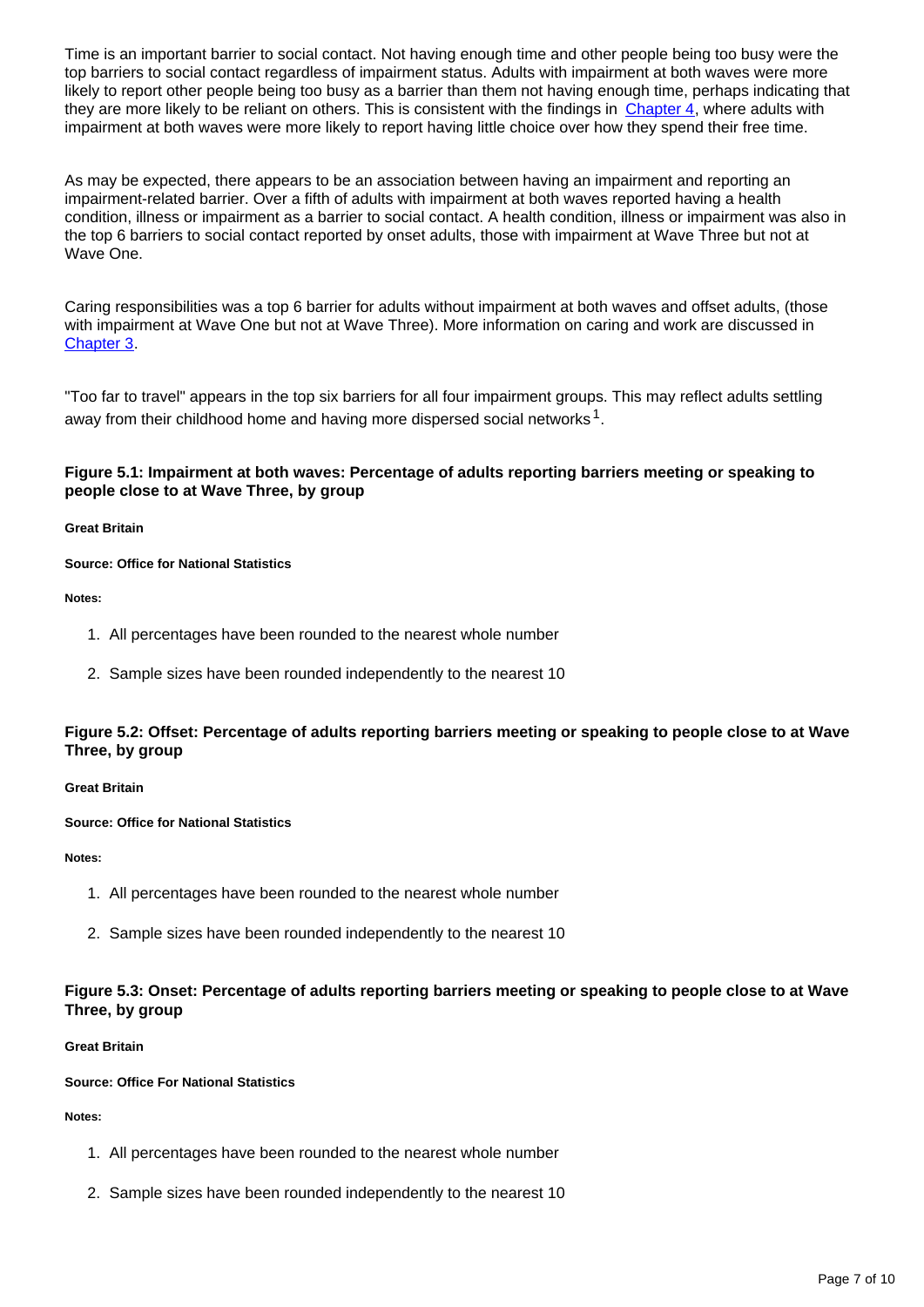**Figure 5.4: Adults without impairment at both waves: Percentage of adults reporting barriers meeting or speaking to people close to at Wave Three, by group**

**Great Britain**

**Source: Office for National Statistics**

**Notes:**

- 1. All percentages have been rounded to the nearest whole number
- 2. Sample sizes have been rounded to independently to the nearest 10

#### **Notes for 5.4 Barriers to social contact: participation restriction**

1. Holt-Lunstad J, Smith TB, Layton JB (2010) Social Relationships and Mortality Risk: A Meta-analytic Review. PLoS Medicine 7(7)

### <span id="page-7-0"></span>**5 . Difficulty getting in/out of the home**

Difficulty getting in or out of the home may prevent adults from having as much social contact as they would like. All adults were asked whether they have any difficulty getting in our out of their home, regardless of whether they had reported a participation restriction to social contact.

The majority of adults reported no difficulties getting in or out of the home, regardless of impairment status. As may be expected, those with impairment were more likely to report difficulty getting in or out of the home. A higher percentage of adults with impairment at both waves and onset-acquired adults reported difficulties getting in or out of the home than offset adults and adults without impairment at both waves.

Adults aged 65 and over were more likely to report difficulty getting in or out of the home than adults aged 16 to 64, reflecting the finding in [Chapter 2](http://www.ons.gov.uk/ons/rel/los/life-opportunities-survey/wave-three--final-report--october-2012-to-september-2014/rpt-chapter-2.html?format=contrast) and a [previous LOS report](https://www.gov.uk/government/uploads/system/uploads/attachment_data/file/180891/los_wave_one_200911.pdf) where older adults were more likely to report mobility related impairments.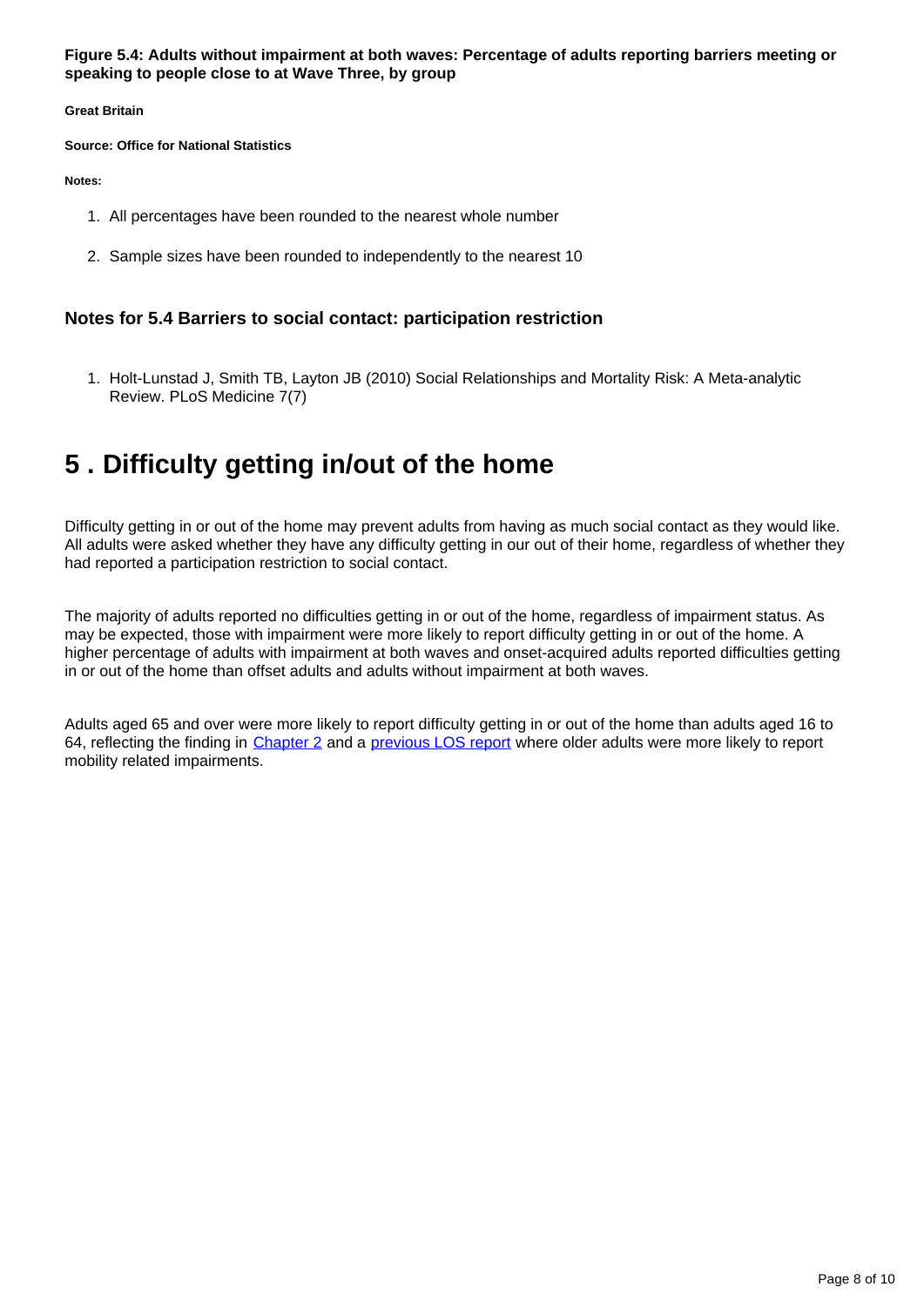|                                            |                    |     | <b>Great Britain</b>    |
|--------------------------------------------|--------------------|-----|-------------------------|
|                                            | Percentage at Wave | 3   |                         |
|                                            | Yes                | No  | Sample size<br>(number) |
| Adults aged 16-64                          |                    |     |                         |
| Adults with impairment at both waves       | 7                  | 93  | 1,480                   |
| <b>Offset</b>                              | $\Omega$           | 100 | 900                     |
| Onset-acquired                             | $\overline{2}$     | 98  | 700                     |
| Adults with no impairment at both<br>waves | . .                | 100 | 2,750                   |
| Adults aged 65 and over                    |                    |     |                         |
| Adults with impairment at both waves       | 14                 | 86  | 1,300                   |
| <b>Offset</b>                              | 4                  | 96  | 390                     |
| Onset-acquired                             | 5                  | 95  | 580                     |
| Adults with no impairment at both<br>waves | 0                  | 100 | 1,190                   |
| All adults aged 16 and over                |                    |     |                         |
| Adults with impairment at both waves       | 10                 | 90  | 2,780                   |
| <b>Offset</b>                              | 1                  | 99  | 1,290                   |
| Onset-acquired                             | 3                  | 97  | 1,280                   |
| Adults with no impairment at both<br>waves | 0                  | 100 | 3,940                   |

#### **Table 5.4: Difficulty getting in/out of the home at Wave Three, by group**

Source: Office for National Statistics

Notes:

1. .. - Cells have been suppressed due to small cell counts

2. All percentages have been rounded to the nearest whole number

3. Sample sizes have been rounded independently to the nearest 10

4. 0 - less than 0.5 per cent, including none

### <span id="page-8-0"></span>**6 . Barriers to getting in or out of the home**

Adults who said they had difficulty getting in or out of the home were asked about the barriers they faced. Figure 5.5 shows the barriers to getting in or out of the home for the 10% of adults with impairment at both waves who reported difficulties.

Impairment-related conditions were common barriers, with over half of those who had difficulty getting in or out of the home reporting an illness, health condition or impairment as the reason, and around 40% attributing it to a disability-related reason. Stairs were also a common barrier, with over 50% of this group of adults saying they were a barrier to getting in or out of the home.